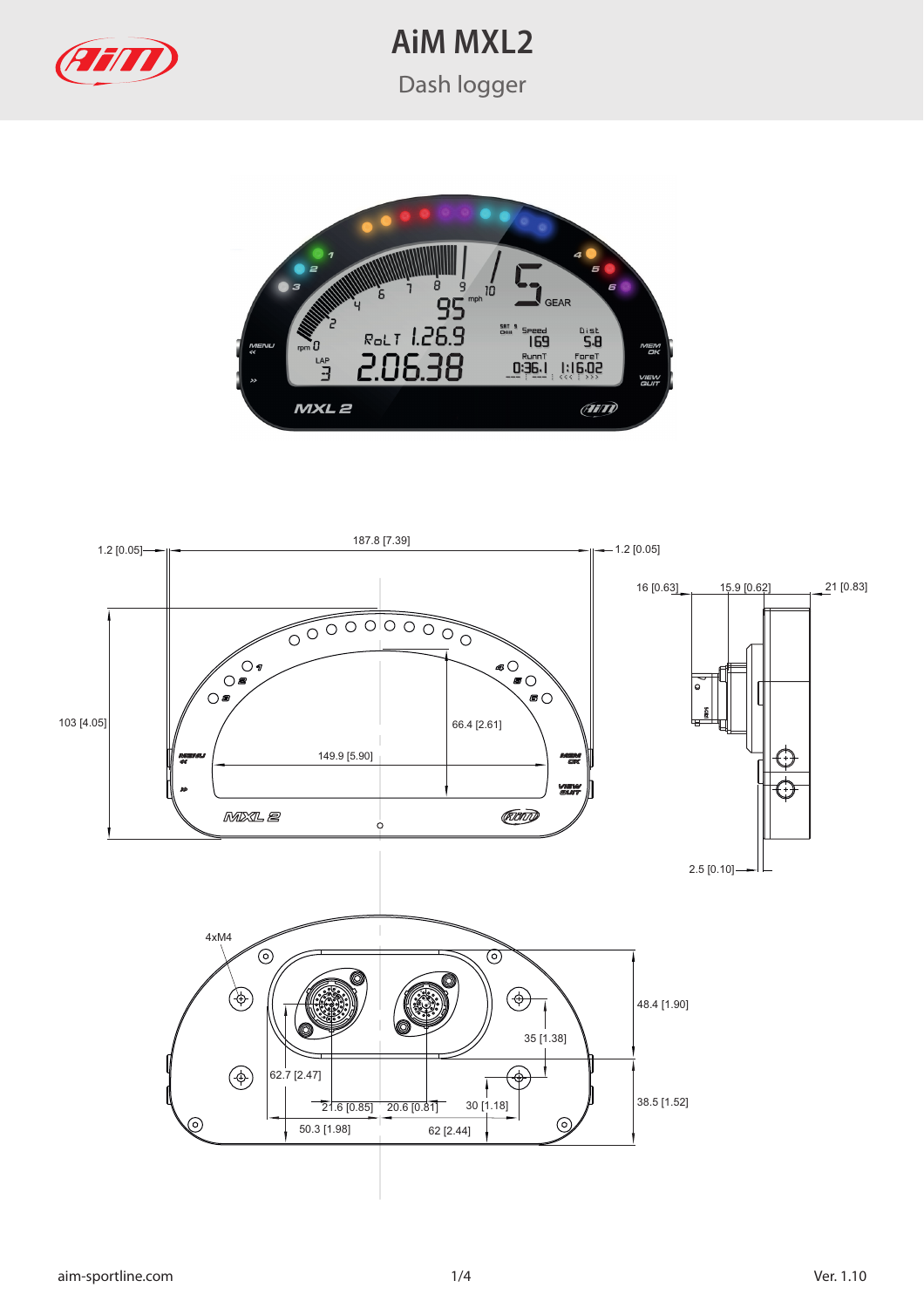

# **AiM MXL2** Dash logger

### **Technical specifications**

| <b>Display</b>              | LCD display + graphical portion                                                        |
|-----------------------------|----------------------------------------------------------------------------------------|
| <b>Backlight</b>            | White or red                                                                           |
| <b>Ambient light sensor</b> | Yes                                                                                    |
| <b>Alarm LEDs</b>           | 6 configurable RGB LEDs                                                                |
| <b>Shift Lights</b>         | 10 configurable RGB LEDs                                                               |
| <b>CAN</b> connections      | 3                                                                                      |
| <b>ECU</b> connection       | CAN, RS232 or K-Line to 1,000+ industry leading ECUs                                   |
| <b>External modules</b>     | GPS Module, Channel Expansion, Thermocouple Expansion, Lambda Controller, SmartyCam HD |
| <b>Analog inputs</b>        | 8 fully configurable, max 1,000 Hz each                                                |
| <b>Digital inputs</b>       | 4 Speed inputs, lap signal, coil RPM input                                             |
| <b>Digital outputs</b>      | 2 (1 Amp max each)                                                                     |
| <b>Second CAN</b>           | Yes                                                                                    |
| <b>WiFi connection</b>      | Yes                                                                                    |
| <b>Inertial platform</b>    | Internal 3 axis ±5G accelerometer + 3 axis gyro                                        |
| <b>Internal memory</b>      | 4 GB                                                                                   |
| <b>Body</b>                 | Anodized Aluminum                                                                      |
| <b>Pushbuttons</b>          | Metallic                                                                               |
| <b>Connectors</b>           | 2 Motorsport connectors                                                                |
| <b>Dimensions</b>           | 187.8x103x21 mm                                                                        |
| Weight                      | 530 g                                                                                  |
| <b>Power consumption</b>    | 400 mA                                                                                 |
| Waterproof                  | <b>IP65</b>                                                                            |
|                             |                                                                                        |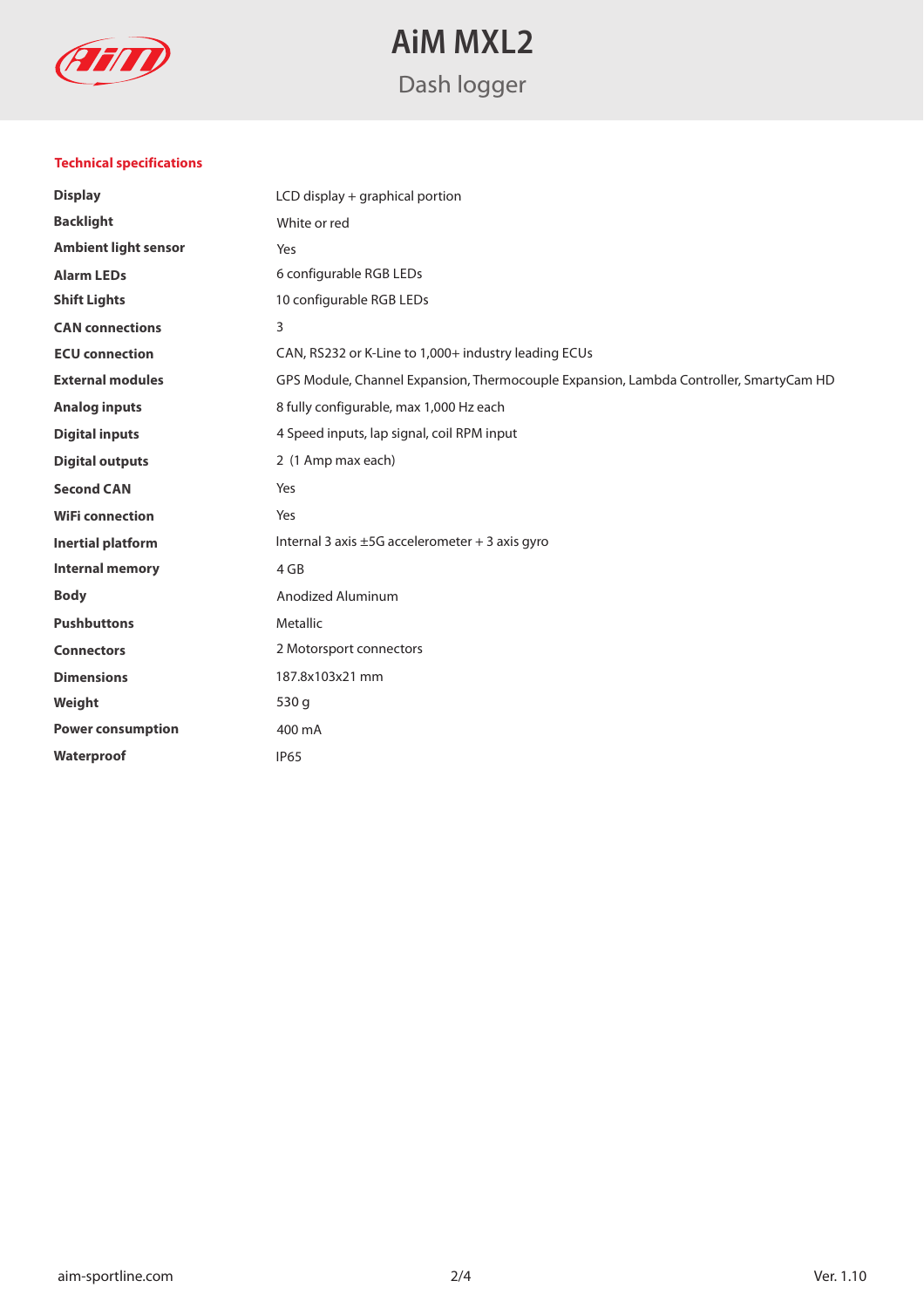

# **AiM MXL2**

Dash logger

#### **In the box**

MXL2, GPS Module with cable, USB cable, 37 pins standard harness, Race Studio 3 software

## **Part numbers**

| X18MXL2GPS130 | MXL2 + GPS Module with 1.30 m cable length |
|---------------|--------------------------------------------|
| X18MXL2GPS400 | MXL2 + GPS Module with 4.00 m cable length |

### **Spare parts**

| V02573010   | 37 pins standard harness            |
|-------------|-------------------------------------|
| X40GPS5B130 | GPS Module with 1.30 m cable length |
| X40GPS5B400 | GPS Module with 4.00 m cable length |
| V02573030   | USB adapter                         |
| X90TMPC002  | USB cable                           |

#### **Optionals**

| V02573020        | 22 pins harness                      |
|------------------|--------------------------------------|
| V02573080        | 22 pins harness with 1 thermocouple  |
| V02573160        | 22 pins harness with 2 thermocouples |
| V02573040        | 37 pins harness with 1 thermocouple  |
| V02573050        | 37 pins harness with 2 thermocouples |
| <b>5CN822F00</b> | 22 pin female Deutsch connector      |
| <b>5CN837F00</b> | 37 pin female Deutsch connector      |